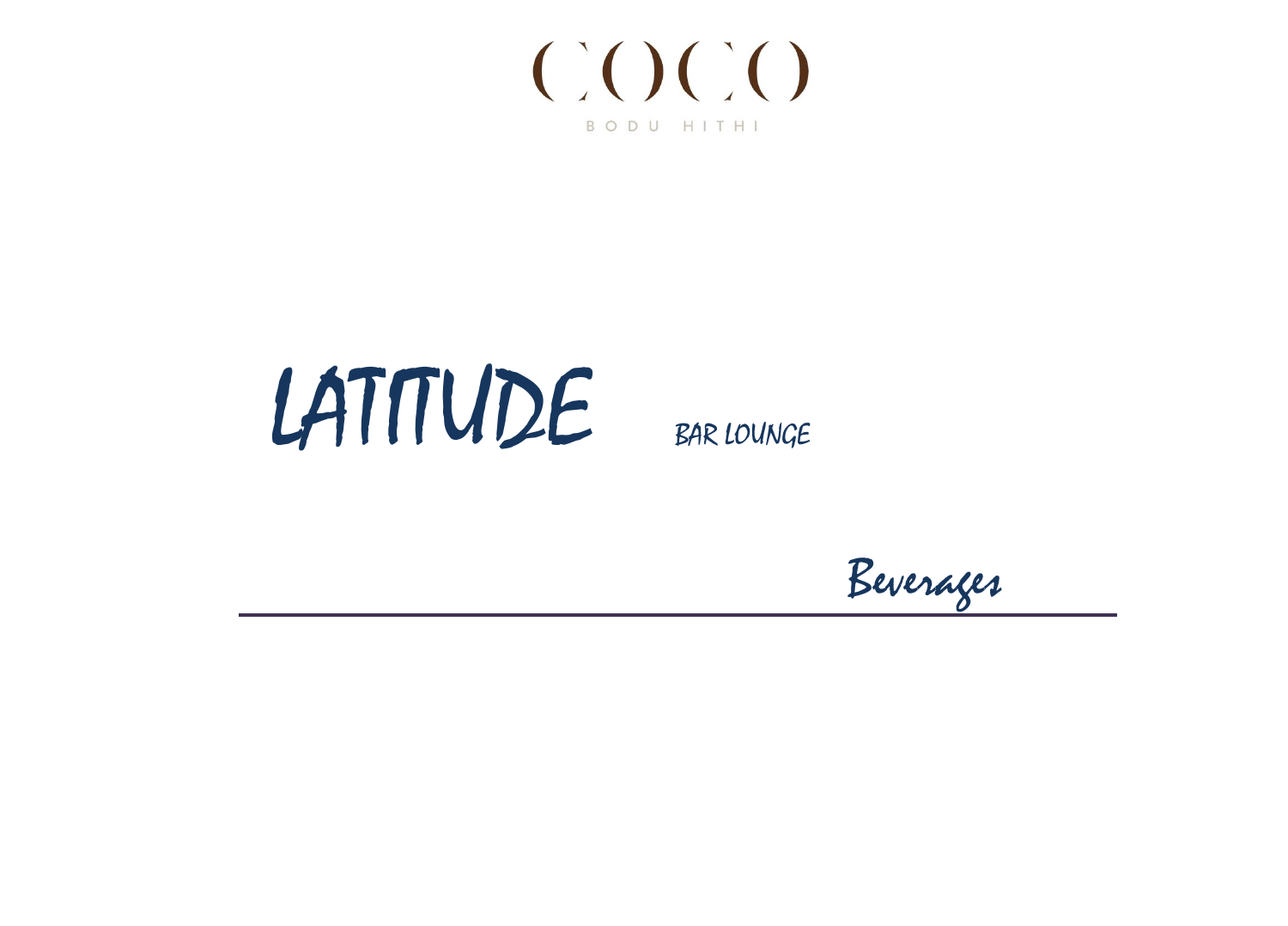

Champagne Cocktails

| <b>MIDORI COCKTAIL</b><br>Melon Liqueur topped up with champagne                             | <b>USD 25.00</b> |
|----------------------------------------------------------------------------------------------|------------------|
| ABSOLUT ESCAPADE<br>Absolute vodka topped up with champagne                                  | <b>USD 25.00</b> |
| <b>FRENCH 75</b><br>Cognac with lemon juice, dash of powdered sugar topped up with champagne | <b>USD 25.00</b> |
| PIMM'S ROYAL<br>Pimm's topped up with champagne                                              | <b>USD 25.00</b> |
| <b>KIR ROYAL</b><br>Cream de Cassis topped up with champagne                                 | <b>USD 25.00</b> |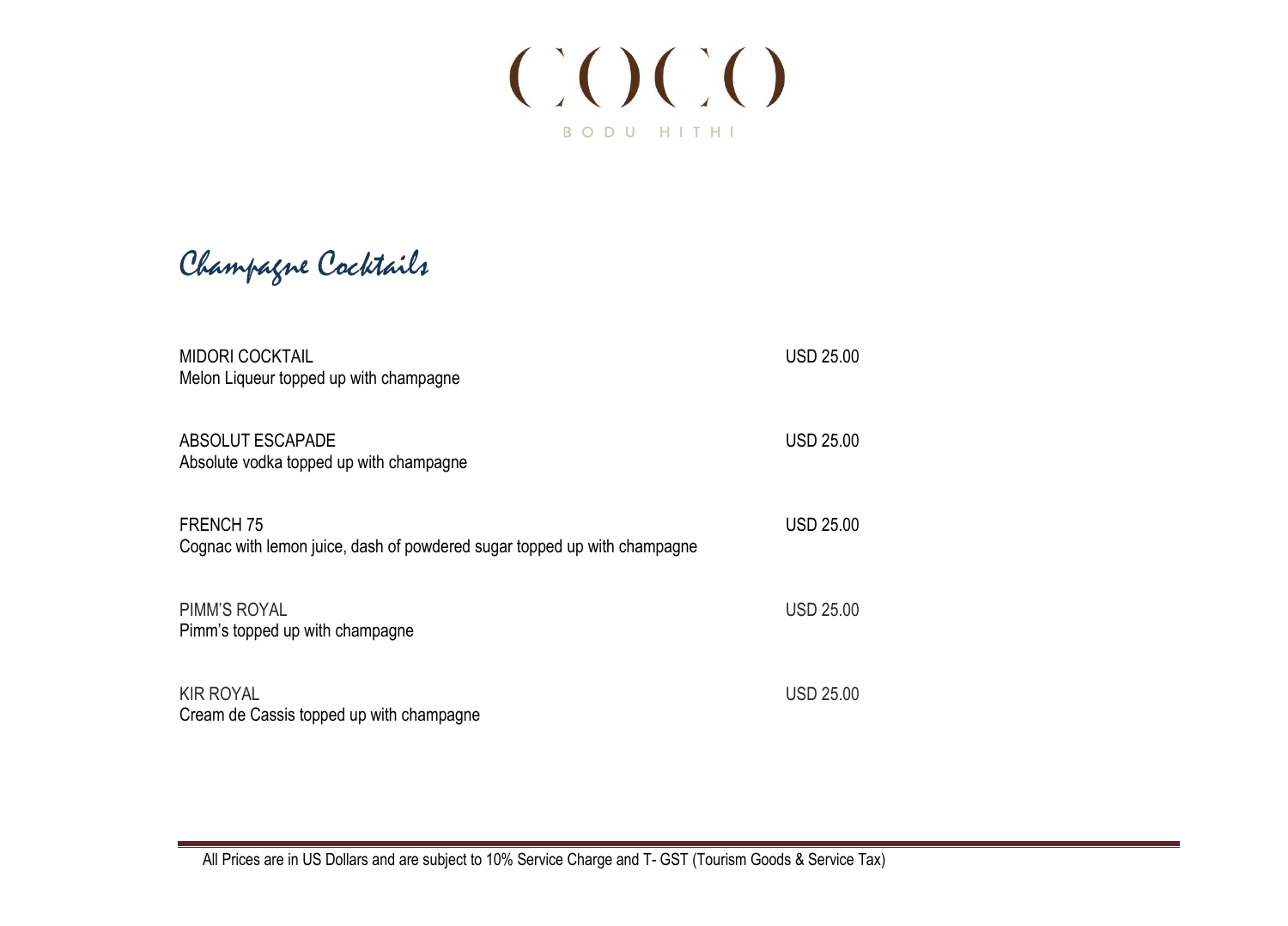$\mathrm{C}\mathrm{O}\mathrm{C}\mathrm{O}$ BODU HITHI

Classic Cocktails Selection

| <b>RUSTY NAIL</b><br>Scotch whisky and Drambuie                                                                          | <b>USD 15.00</b> |
|--------------------------------------------------------------------------------------------------------------------------|------------------|
| <b>CAIPIRINHA</b><br>Cachaca Rum, fresh lime and brown sugar                                                             | <b>USD 17.00</b> |
| <b>PINACOLADA</b><br>White rum, coconut milk and fresh pineapple                                                         | <b>USD 18.00</b> |
| SINGAPORE SLING<br>Cherry brandy, Gordon's gin, fresh lime juice, dash of Angostura Bitter<br>and topped with soda water | <b>USD 16.00</b> |
| LONG ISLAND ICE TEA<br>Combination of five spirits topped with Coke                                                      | <b>USD 18.00</b> |
| YOUR CHOICE OF SOURS<br>Whiskey, Amaretto and Brandy sour                                                                | <b>USD 15.00</b> |
| <b>FLAMING LAMBORGHINI</b><br>Kahlua, Baileys, Blue Curacao, Galliano and Sambucca                                       | <b>USD 15.00</b> |
| <b>GIMLET</b><br>Refreshing cocktail before you start your meal<br>made from premium dry gin with lemon juice            | <b>USD 16.00</b> |
| <b>DAIQUIRI</b><br>White rum with mix of your choice (Lemon, Banana, and Mango)                                          | <b>USD 16.00</b> |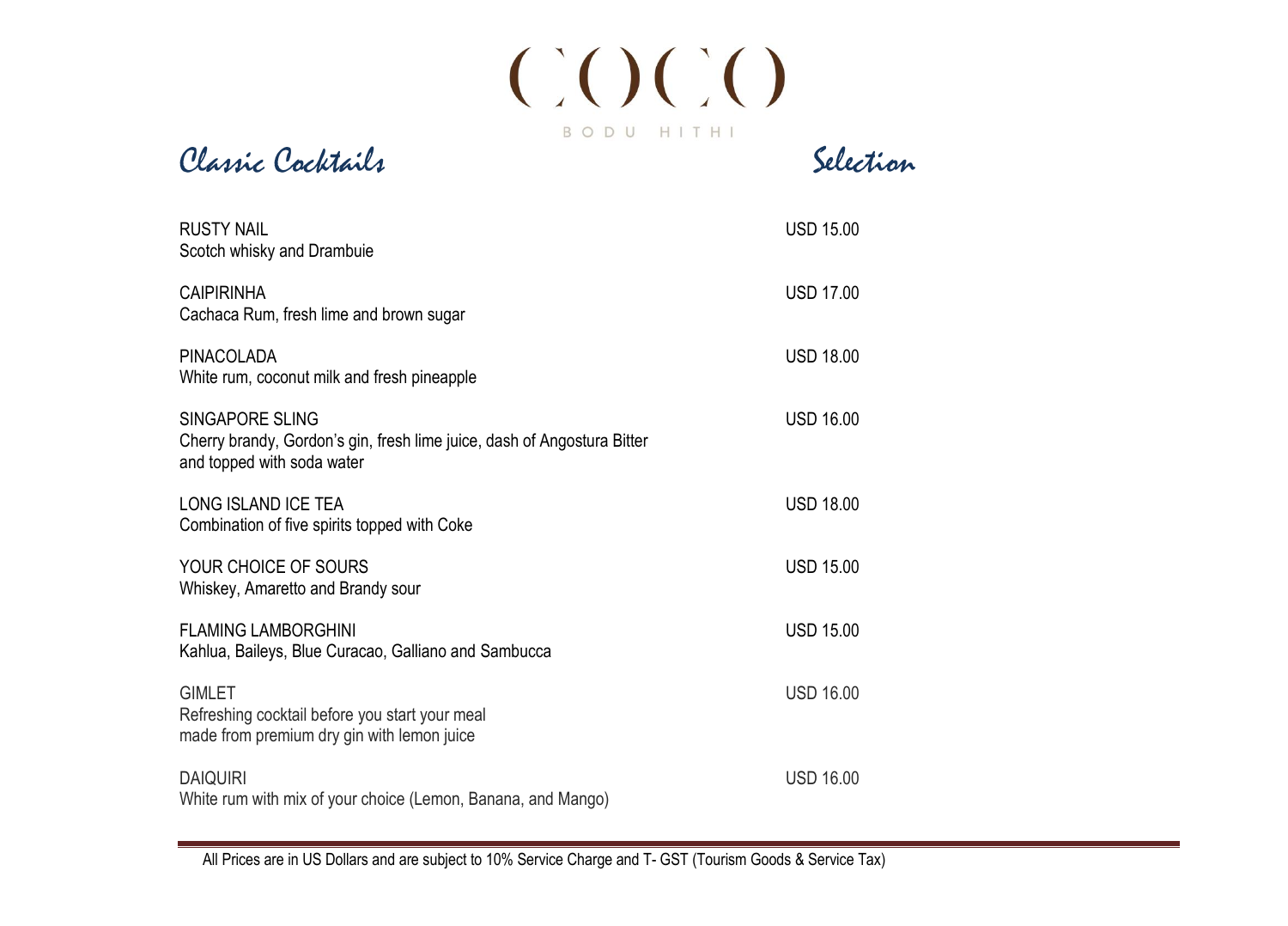# $(\dot{a})(\dot{a})(\dot{a})(\dot{a})$ BODU HITHI

| <b>MARGARITHA</b><br>Classic cocktail made from Tequila, Cointreau, lemon juice and dash of sugar syrup                                    | <b>USD 17.00</b> |  |
|--------------------------------------------------------------------------------------------------------------------------------------------|------------------|--|
| <b>BRANDY ALEXANDER</b><br>Brandy, brown Cream de Cacao, whipped cream and sprinkled with grated nutmeg                                    | <b>USD 15.00</b> |  |
| <b>COSMOPOLITAN</b><br>Vodka, Cointreau and fresh lime shaken with cranberry juice                                                         | <b>USD 17.00</b> |  |
| <b>MANHATTAN</b><br>Classic cocktail made from Canadian Club, Martini Rosso and dash of Angostura Bitter                                   | <b>USD 15.00</b> |  |
| <b>BLOODY MARY</b><br>Vodka, tomato juice, Angostura Bitter, Worcestershire sauce, Tabasco sauce,<br>salt & pepper and dash of lemon juice | <b>USD 16.00</b> |  |
| <b>TEQUILA SUNRISE</b><br>Tequila, orange juice and dash of grenadine syrup                                                                | <b>USD 15.00</b> |  |
| <b>BLACK RUSSIAN</b><br>Vodka and Kahlua                                                                                                   | <b>USD 15.00</b> |  |
| MAI-TAI<br>White Rum, Apricot Brandy, pineapple juice, orange juice, dash of lime juice and dark rum                                       | <b>USD 15.00</b> |  |
| <b>MOJITO</b><br>Premium rum with fresh lime, mint leaves and sugar syrup                                                                  | <b>USD 17.00</b> |  |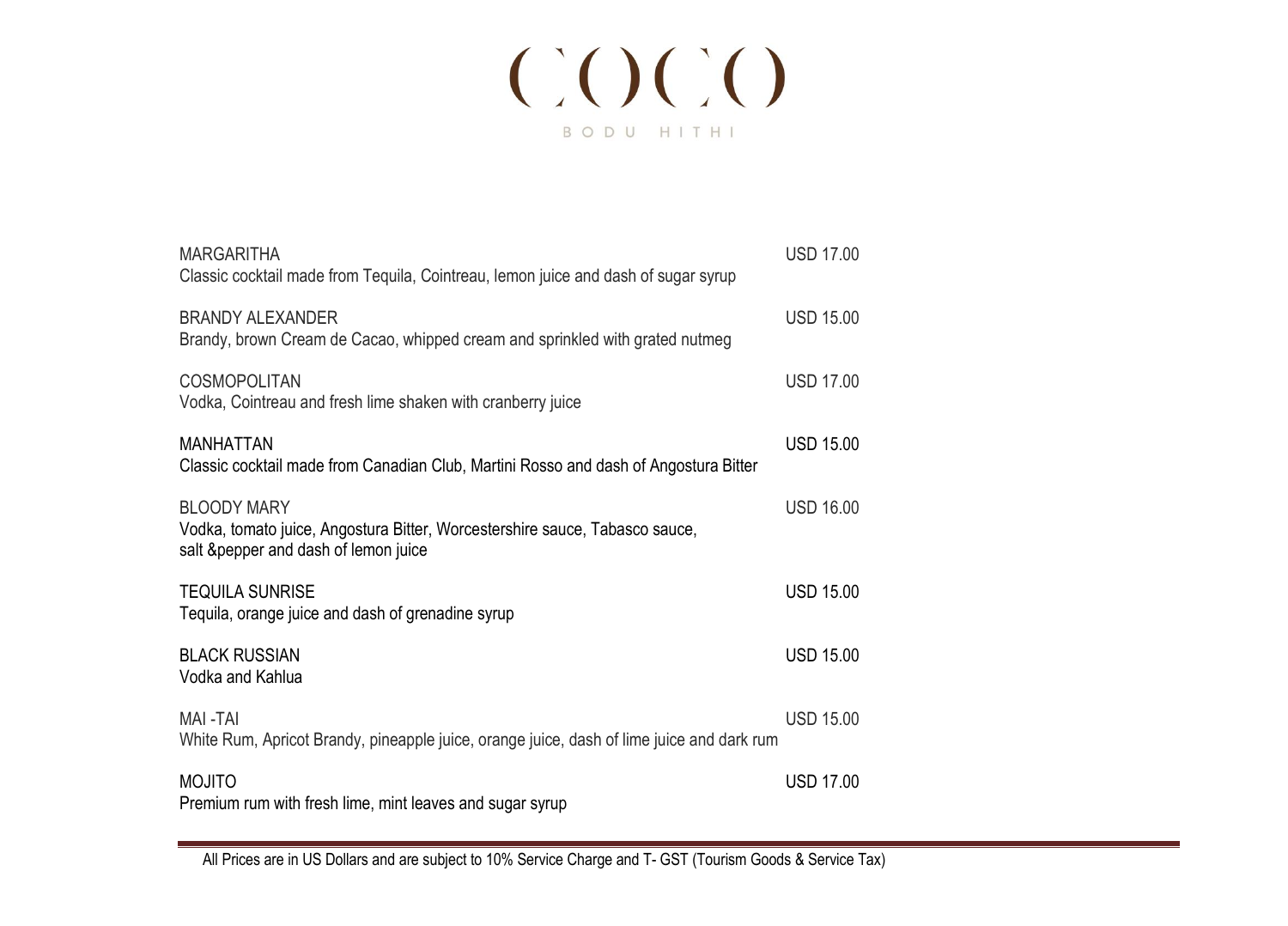## $(\dot{a})(\dot{a})(\dot{a})(\dot{a})$ BODU HITHI

Coco Palm Signature Cocktails

| <b>MALDIVIAN MIST</b><br>Dark rum, Cointreau, fresh pineapple juice, fresh coconut juice                                                | <b>USD 16.00</b> |
|-----------------------------------------------------------------------------------------------------------------------------------------|------------------|
| <b>COCONUT TOASTIE</b><br>Light rum, whipped cream and vanilla ice cream garnished with shredded coconut                                | <b>USD 16.00</b> |
| <b>BANANA DREAM</b><br>Combination of Vodka, Cream de Banana, Kahlua, Amaretto and Baileys                                              | <b>USD 15.00</b> |
| <b>CHOCOLATE MARTINI</b><br>Cacao liqueur, Baileys Cream and vodka                                                                      | <b>USD 13.00</b> |
| <b>ASIAN INFLUENCE</b><br>A refreshing marriage of vodka, and fresh lychee juice,<br>perfectly balanced with fresh lime and fresh apple | <b>USD 16.00</b> |
| <b>MANDARIN BREEZE</b><br>Mandarin vodka, Campari, orange and grapefruit juice                                                          | <b>USD 15.00</b> |
| <b>LONG BEACH ICE TEA</b><br>Vodka, Gin, Tequila, rum, Triple Sec topped with cranberry juice<br>and dash of lemon juice                | <b>USD 18.00</b> |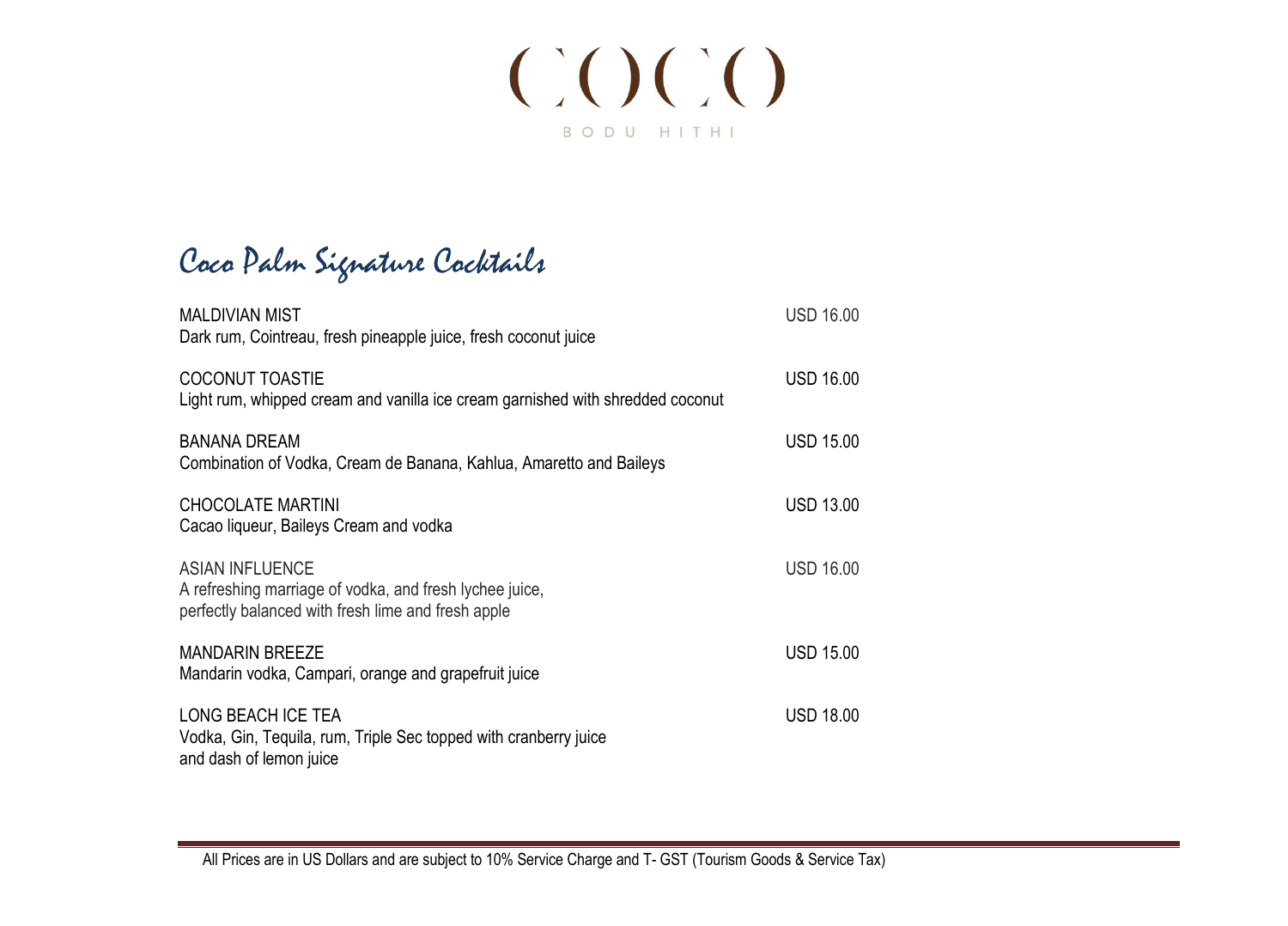

## Non-alcoholic cocktails

| <b>BANANA COCO</b><br>Fresh banana, coconut cream and fresh coconut juice                                              | <b>USD 8.00</b> |
|------------------------------------------------------------------------------------------------------------------------|-----------------|
| <b>CINDERELLA</b><br>A combination of pineapple and orange and lemon juices<br>with a dash of grenadine and Ginger Ale | <b>USD 8.00</b> |
| <b>CARDINAL PUNCH</b><br>Cranberry juice, orange juice and lemon juice topped up with Ginger Ale                       | <b>USD 8.00</b> |
| <b>GRENADINE COCKTAIL</b><br>Grenadine, pineapple juice and orange juice                                               | <b>USD 8.00</b> |
| <b>SHIRLEY TEMPLE</b><br>Pomegranate syrup topped with lemonade and dash of lemon juice                                | <b>USD 8.00</b> |
| <b>ALOHA FRUIT</b><br>Pineapple juice, guava juice, lemon juice blended with fresh ginger syrup                        | <b>USD 8.00</b> |
| <b>FRESH MINT COOLER</b><br>Lime juice with fresh ginger, mint leaves and a dash of honey                              | <b>USD 9.00</b> |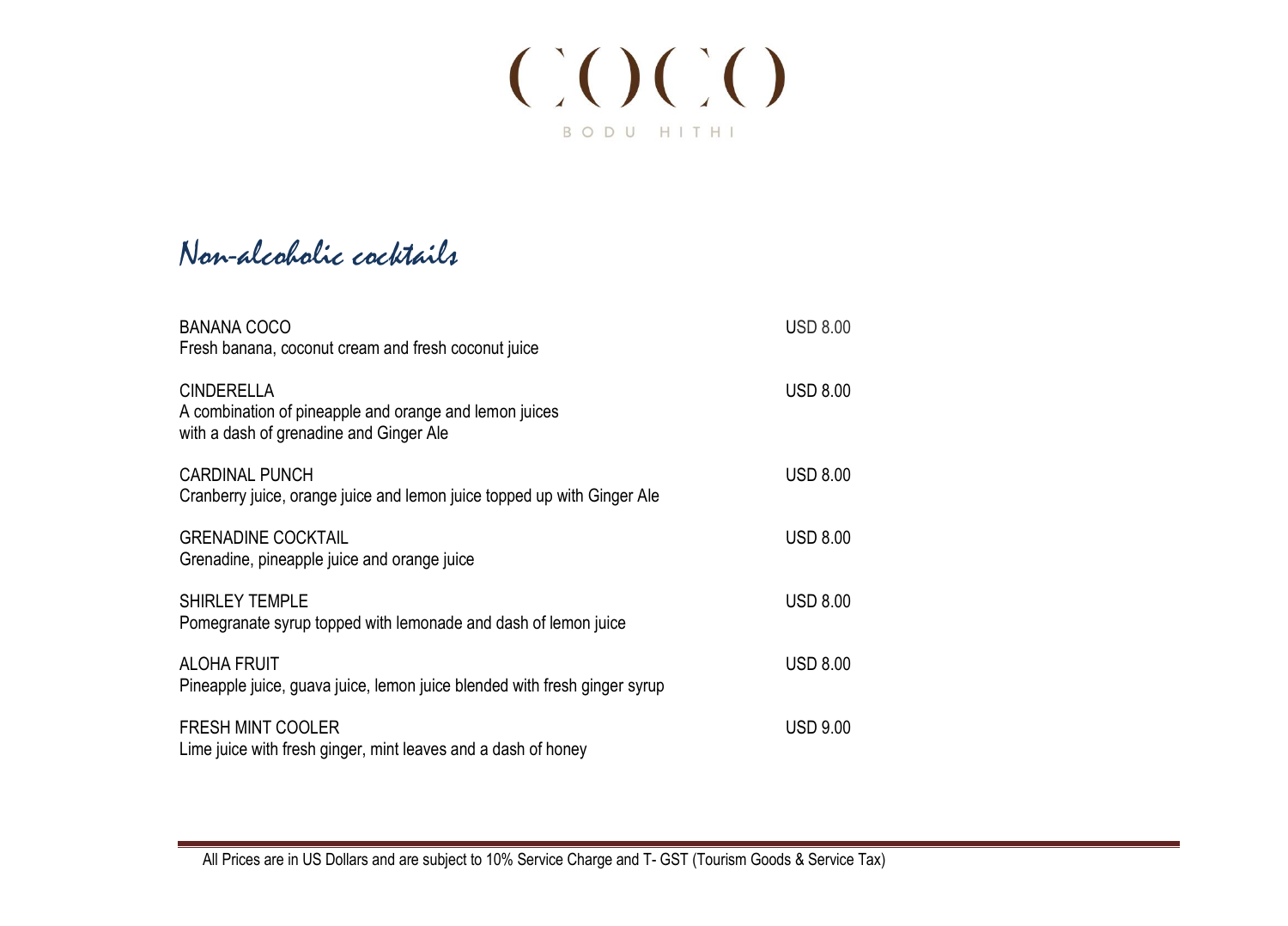

Aperitif & Digestive

| Ricard        | <b>USD 9.00</b> |
|---------------|-----------------|
| Pernod        | <b>USD 9.00</b> |
| Fernet Branca | <b>USD 9.00</b> |
| Pimm's No 1   | <b>USD 9.00</b> |
| Campari       | <b>USD 9.00</b> |

## Vermouth

| Martini Rosso     | <b>USD 8.00</b> |
|-------------------|-----------------|
| Martini Bianco    | <b>USD 8.00</b> |
| Martini Extra Dry | <b>USD 8.00</b> |

Dry Gin

| Tangueray              | <b>USD 9.00</b>  |
|------------------------|------------------|
| <b>Bombay Sapphire</b> | <b>USD 10.00</b> |
| Gordon's Dry Gin       | USD 9.00         |
| <b>Beefeater</b>       | USD 9.00         |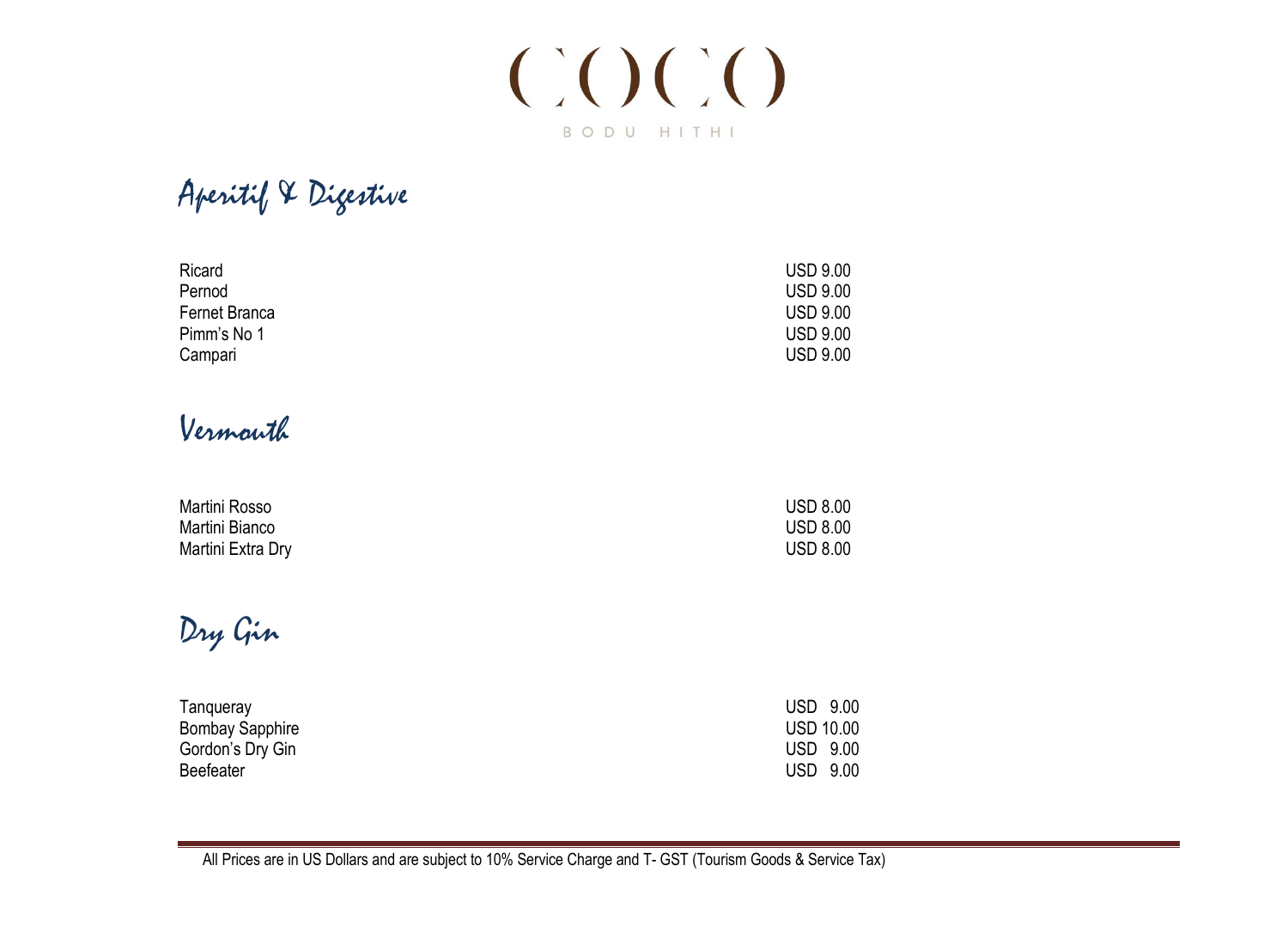

## Whisky

#### **Scotch Deluxe Whisky**

| Ballantines 30 years      | <b>USD 49.00</b> |
|---------------------------|------------------|
| Johnnie Walker Blue Label | <b>USD 31.00</b> |
| Johnnie Walker Gold Label | USD 24.00        |
| Royal Salute 21 years     | <b>USD 26.00</b> |

#### **Scotch Premium Whisky (Blended)**

| Dimple 15 years            | <b>USD 16.00</b> |
|----------------------------|------------------|
| Johnnie Walker Black Label | <b>USD 12.00</b> |
| Chivas Regal 12 years      | <b>USD 14.00</b> |
| Ballantine's 17 years      | <b>USD 14.00</b> |

#### **Scotch Regular Whisky (Blended)**

Johnnie Walker Red Label USD 12.00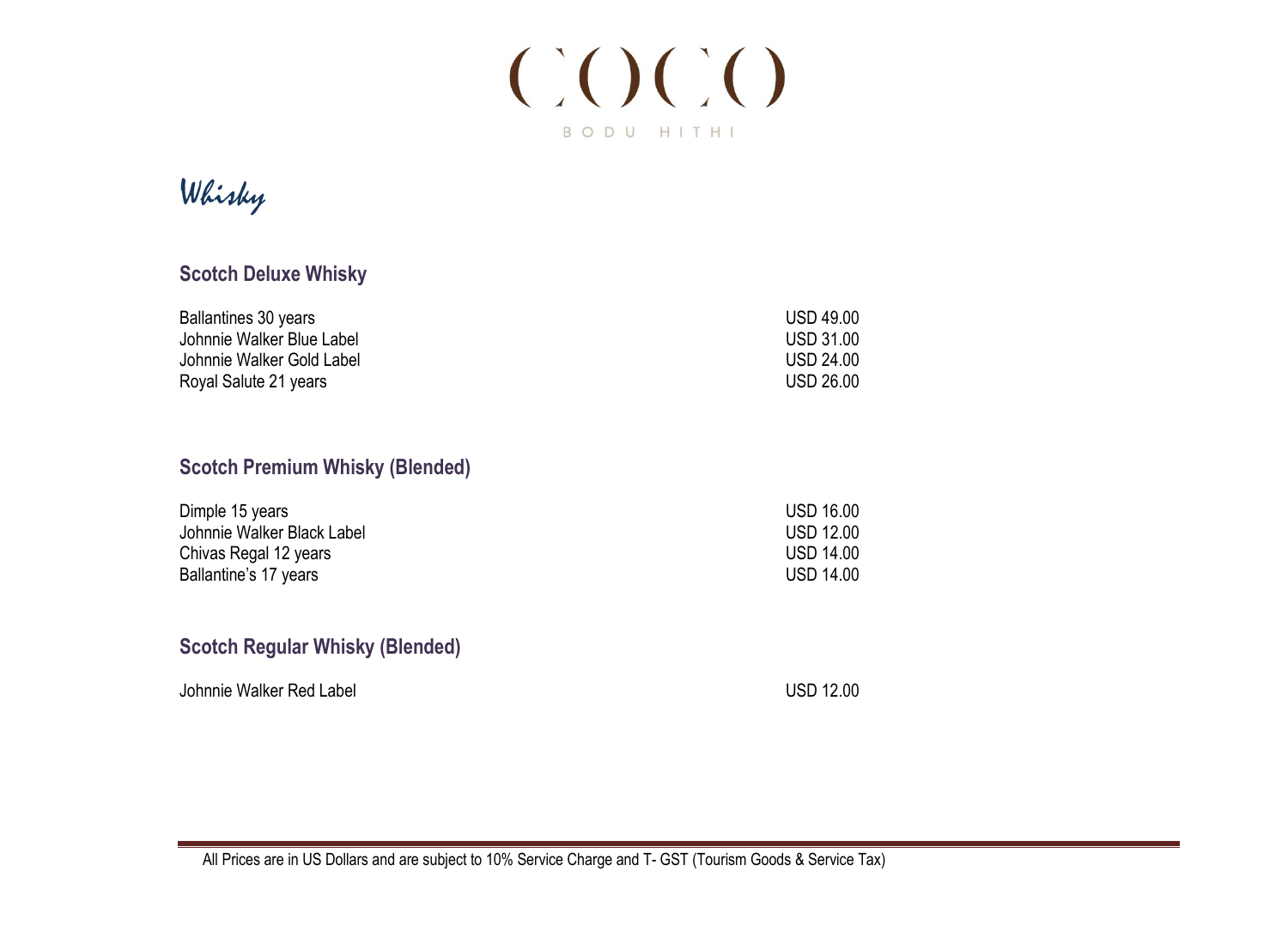

#### **Scotch Single Malt Whisky**

| Johnnie Walker Green Label<br>Glenfiddich Pure Malt 12 years<br>The Macallan 12 years<br>Glenmorangie 10 years | <b>USD 16.00</b><br><b>USD 14.00</b><br><b>USD 14.00</b><br><b>USD 14.00</b> |
|----------------------------------------------------------------------------------------------------------------|------------------------------------------------------------------------------|
| <b>American Whiskey</b>                                                                                        |                                                                              |
| Jack Daniel<br>Jim Beam                                                                                        | <b>USD 10.00</b><br><b>USD 9.00</b>                                          |
| <b>Canadian Whisky</b>                                                                                         |                                                                              |
| Canadian Club                                                                                                  | <b>USD 10.00</b>                                                             |
| <b>Irish Whiskey</b>                                                                                           |                                                                              |
| Jameson                                                                                                        | <b>USD 10.00</b>                                                             |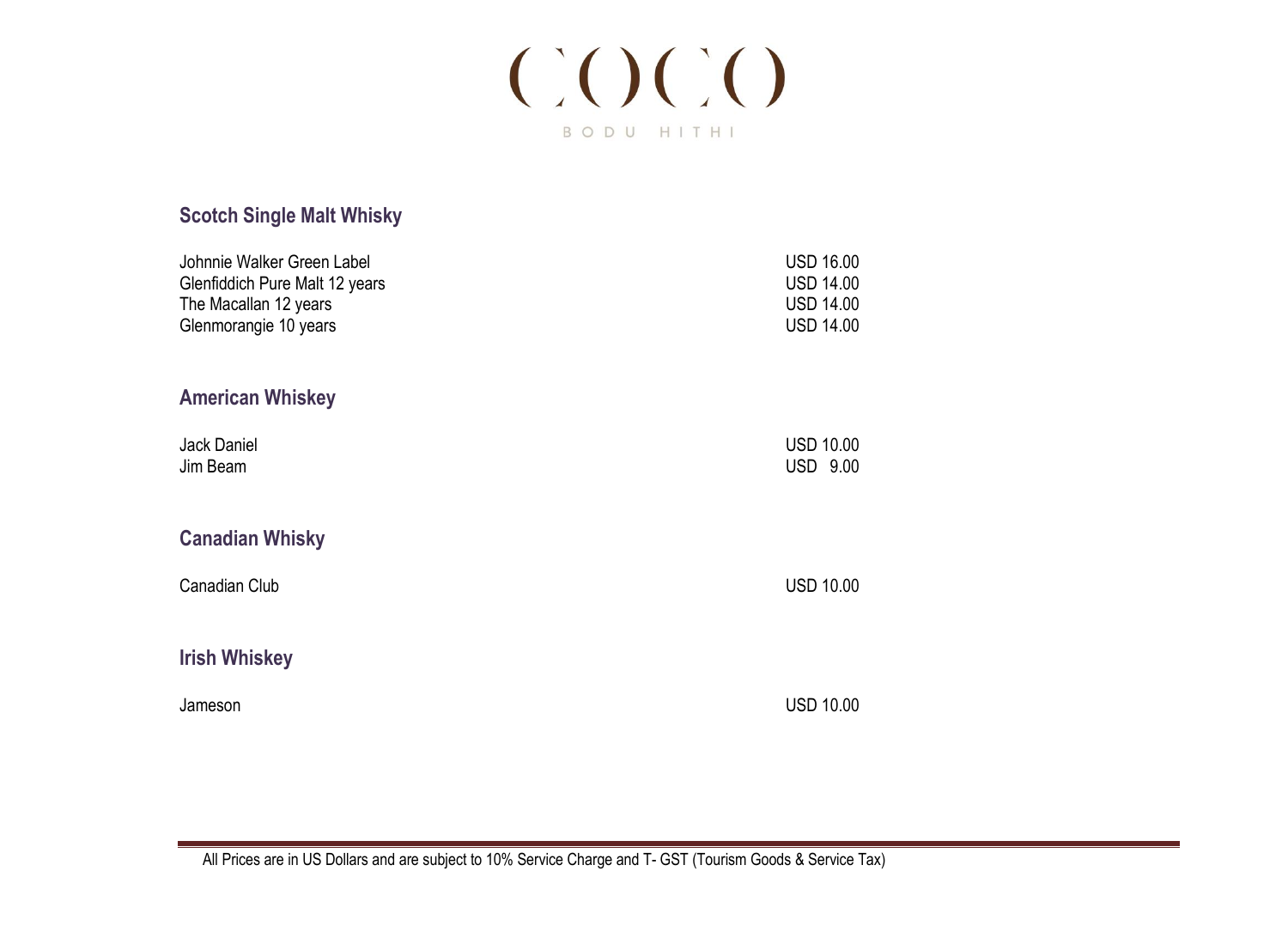

## Vodka

| Grey Goose / Grey Goose Citron | <b>USD 17.00</b> |  |
|--------------------------------|------------------|--|
| <b>Belvedere</b>               | <b>USD 13.00</b> |  |
| Smirnoff Blue Label            | <b>USD 10.00</b> |  |
| <b>Smirnoff Black Label</b>    | <b>USD 9.00</b>  |  |
| <b>Smirnoff Red Label</b>      | <b>USD 9.00</b>  |  |
| Absolut Vodka Citron           | <b>USD 9.00</b>  |  |
| Absolut Vodka Mandarin         | <b>USD 9.00</b>  |  |

## Rum

| Bacardi Light              | <b>USD 10.00</b> |
|----------------------------|------------------|
| Captain Morgan Black Label | <b>USD 10.00</b> |
| Bacardi Gold               | USD 9.00         |
| Bacardi Reserva            | <b>USD 9.00</b>  |

Tequila

| Pepe Lopez Gold   | <b>USD 9.00</b> |
|-------------------|-----------------|
| Pepe Lopez Silver | <b>USD 9.00</b> |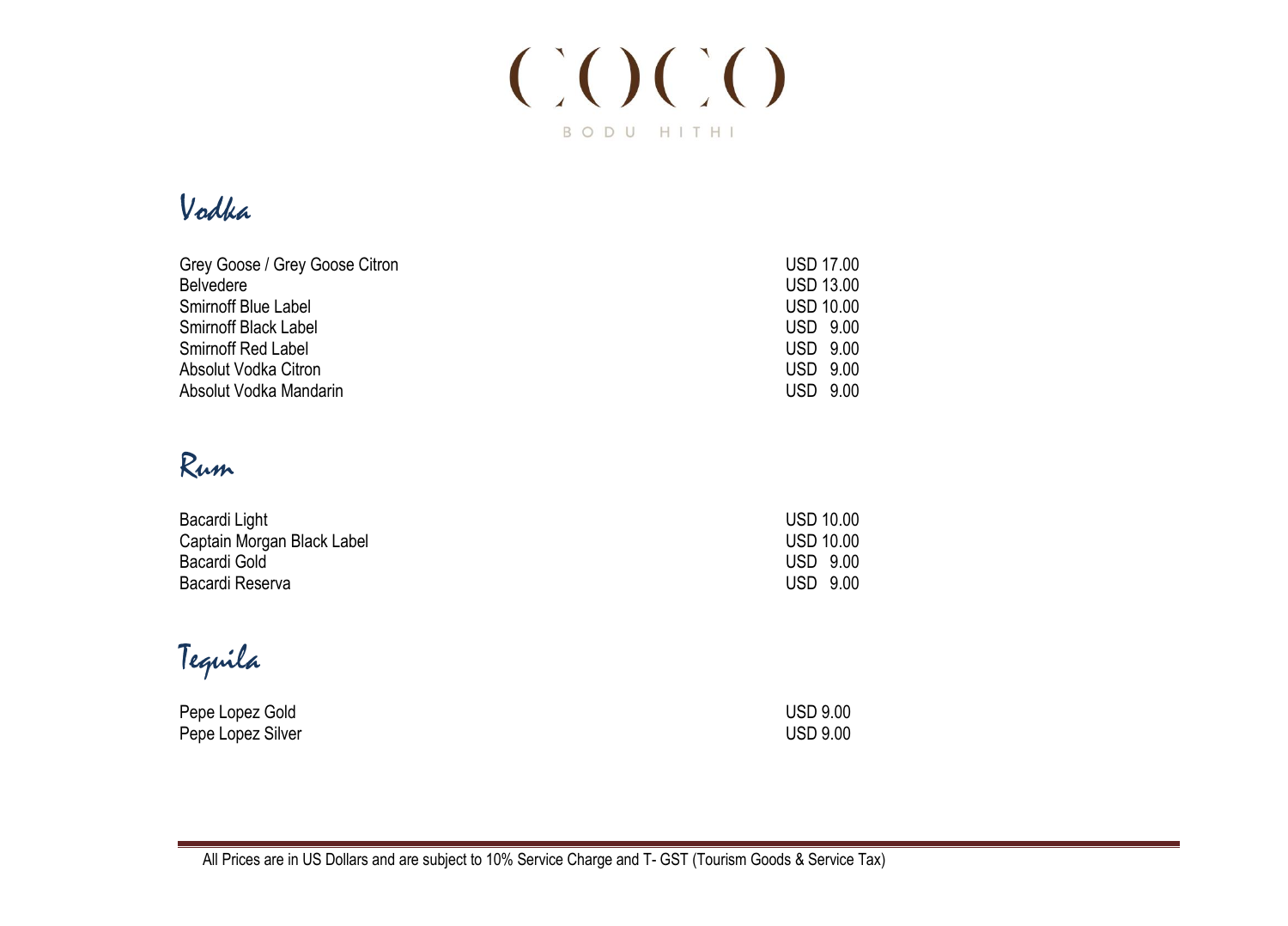

Cognac

| Remy Martin X.O<br>Remy Martin V.S.O.P<br>Martell V.S.O.P<br>Courvoisier V.S | <b>USD 34.00</b><br><b>USD 14.00</b><br><b>USD 14.00</b><br><b>USD 14.00</b> |
|------------------------------------------------------------------------------|------------------------------------------------------------------------------|
| Brandy                                                                       |                                                                              |
| Napoleon                                                                     | <b>USD 10.00</b>                                                             |
| Part and Sherry                                                              |                                                                              |
| Harvey's Bristol Cream                                                       | <b>USD 12.00</b>                                                             |

Cockburn's Port USD 12.00

Liqueurs

Kalhua, Baileys Irish Cream, Amaretto, Sambucca, Southern Comfort, Drambuie, Grappa, Tia Maria, Grand Marnier, Archers Peach Schnapps, Jaegermeister, Midori USD 8.00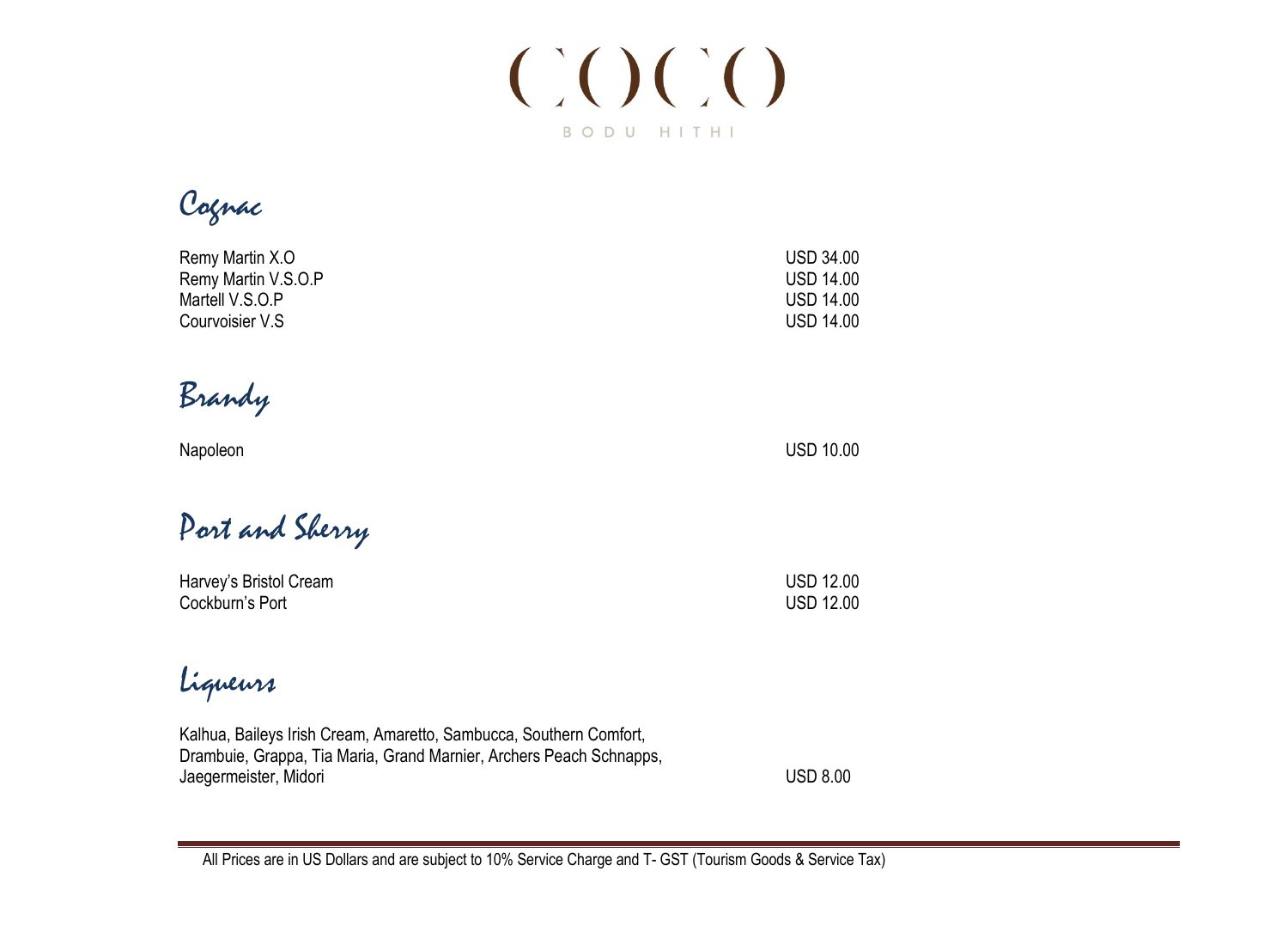

## Beer can & Bottle

| Tsingtao Beer               | China              | <b>USD 10.00</b> |
|-----------------------------|--------------------|------------------|
| Carlsberg                   | Denmark            | <b>USD 10.00</b> |
| San Miguel                  | <b>Philippines</b> | <b>USD 10.00</b> |
| Corona                      | Mexico             | <b>USD 10.00</b> |
| Erdinger regular and dunkel | Germany            | <b>USD 14.00</b> |

Draught Beer

| Foster     | Australia   | <b>USD 10.00</b> |
|------------|-------------|------------------|
| San Miguel | Philippines | <b>USD 10.00</b> |

Soft drinks

San Miguel

| Cola, Sprite, Soda Water, Fanta       | <b>USD 5.00</b> |
|---------------------------------------|-----------------|
| Ginger Ale, Bitter Lemon, Tonic Water | <b>USD 6.00</b> |
| Diet Coke                             | <b>USD 5.50</b> |

Energy Drink

Red Bull and the contract of the contract of the contract of the contract of the contract of the contract of the contract of the contract of the contract of the contract of the contract of the contract of the contract of t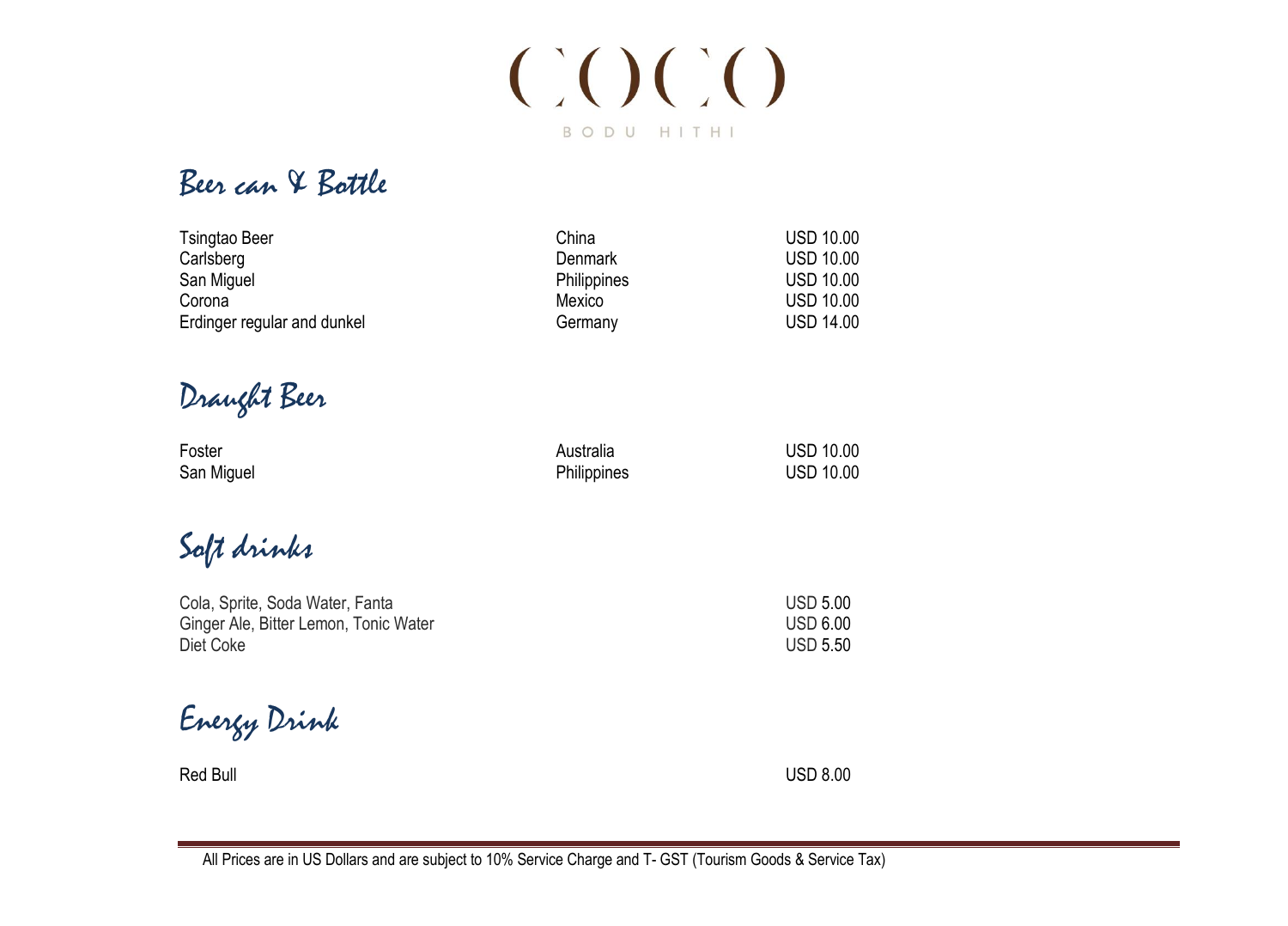

### Mineral water

| Evian<br>Perrier<br>San Pellegrino<br><b>Voss</b>       | Large/Small<br>Large/Small<br>Large/Small<br>Large/Small | USD 9.00 / USD 6.00<br>USD 9.00 / USD 7.00<br>USD 7.50 / USD 5.00<br>USD 10.00 / USD 7.00 |
|---------------------------------------------------------|----------------------------------------------------------|-------------------------------------------------------------------------------------------|
| Lemanade                                                |                                                          |                                                                                           |
| LIME-ADE<br>Refreshing lime with a splash of soda water |                                                          | <b>USD 7.00</b>                                                                           |
| BERRY-ADE<br>Lime-ade with crushed berries              |                                                          | <b>USD 7.00</b>                                                                           |
| <b>GINGER-ADE</b><br>Lime-ade with ginger syrup         |                                                          | <b>USD 7.00</b>                                                                           |
| <b>HONEY-ADE</b><br>Ginger-ade with honey               |                                                          | <b>USD 7.00</b>                                                                           |
|                                                         |                                                          |                                                                                           |

Fresh juices

Please ask your server for our vast selection of fresh juices USD 9.00

Chilled juice

Tomato, Guava, Apple, Cranberry, Orange, Pineapple Vancourse Contract Communication USD 7.00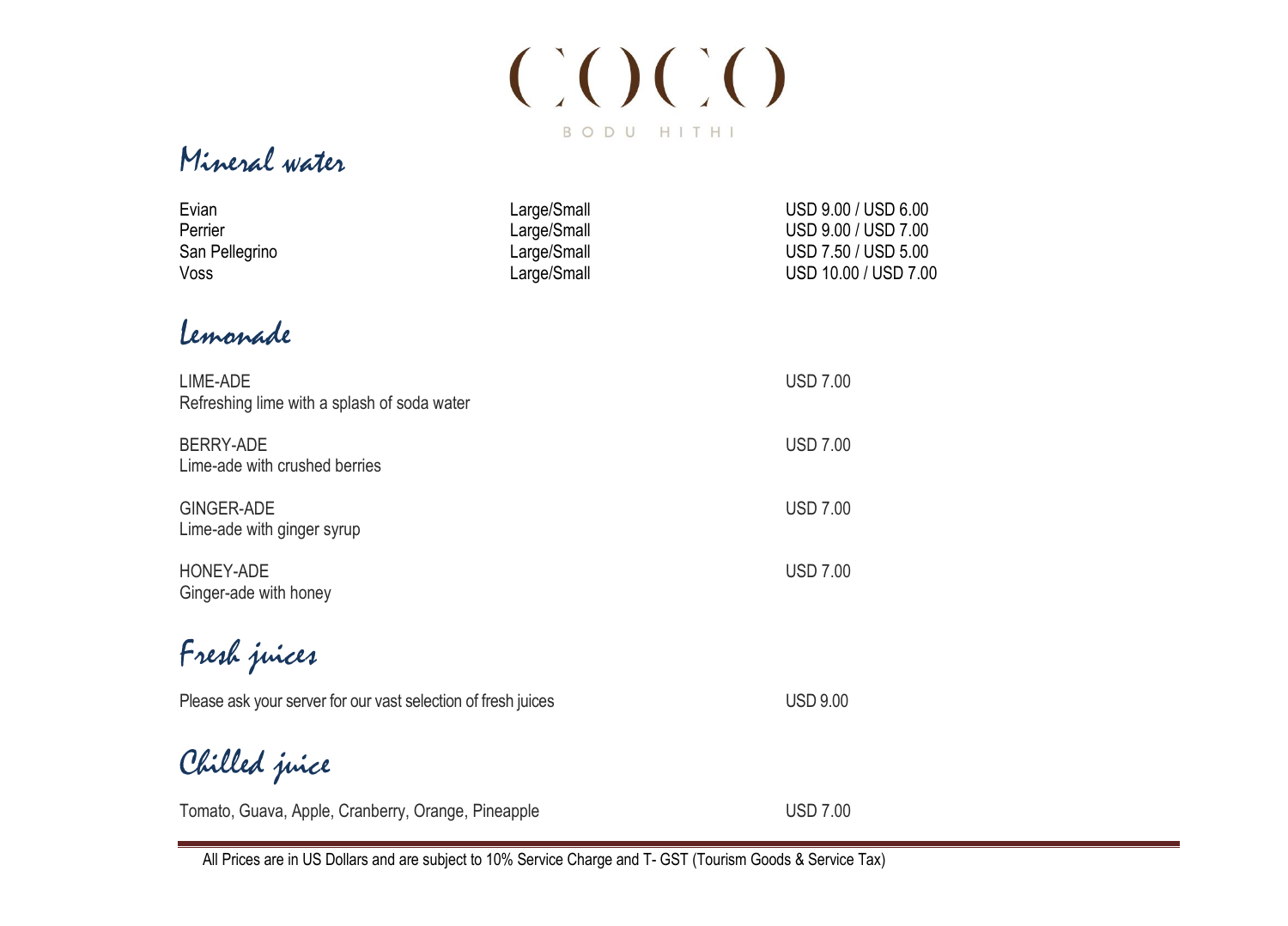

Coffee

| Coffee          | <b>USD 6.00</b> |
|-----------------|-----------------|
| Cappuccino      | <b>USD 8.00</b> |
| Espresso        | <b>USD 6.00</b> |
| Double Espresso | <b>USD 7.00</b> |
| Café Latte      | <b>USD 9.00</b> |
| Latte Macchiato | <b>USD 7.00</b> |

## Teas

| Breakfast Tea, Bombay Chai, Lemon Grass, Earl Grey, Pepper Mint | <b>USD 9.00</b> |
|-----------------------------------------------------------------|-----------------|
| Cool brews                                                      |                 |
| Iced cappuccino, Ice coffee late, Ice coffee,                   | <b>USD 8.00</b> |
| Ice mint tea, Ice lemongrass tea, Ice ginger tea, Ice tea       | <b>USD 8.50</b> |